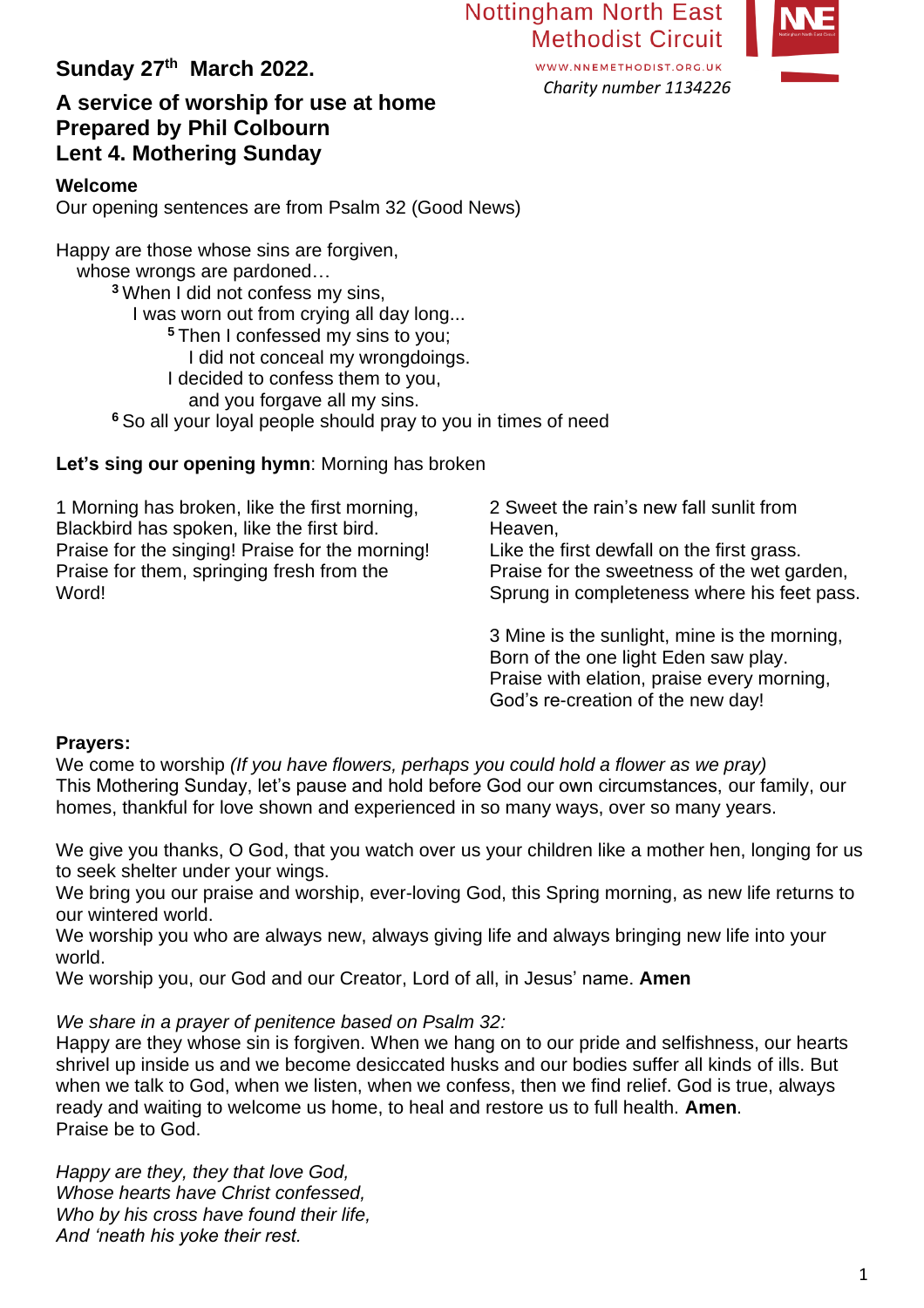# **Readings:**

# **Joshua [4, 23-24] 5, 9-12** (The Message)

"Yes, God, your God, dried up the Jordan's waters for you until you had crossed, ... so that everybody on earth would recognize how strong God's rescuing hand is and so that you would hold God in solemn reverence always."**]**

**<sup>9</sup>** God said to Joshua, "Today I have rolled away the reproach of Egypt." That's why the place is called The Gilgal. **<sup>10</sup>** The People of Israel continued to camp at The Gilgal. They celebrated the Passover on the evening of the fourteenth day of the month on the plains of Jericho. **11-12** Right away, the day after the Passover, they started eating the produce of that country. And

then no more manna; the manna stopped. As soon as they started eating food grown in the land, there was no more manna for the People of Israel. That year they ate the crops of Canaan.

## **2 Corinthians 5, 16-21** (NIV)

**<sup>16</sup>** So from now on we regard no one from a worldly point of view. Though we once regarded Christ in this way, we do so no longer. **<sup>17</sup>** Therefore, if anyone is in Christ, the new creation has come: The old has gone, the new is here! **<sup>18</sup>** All this is from God, who has reconciled us to himself through Christ and given us the ministry of reconciliation... **<sup>20</sup>** We are therefore Christ's ambassadors, as though God were making his appeal through us. We implore you on Christ's behalf: Be reconciled to God. **<sup>21</sup>** God made him who had no sin to be sin for us, so that in him we might become the righteousness of God.

**Sing**: One more step

1 One more step along the world I go, One more step along the world I go, From the old things to the new, Keep me traveling along with you:

> *And it's from the old I travel to the new; Keep me traveling along with you.*

2 Round the corners of the world I turn, More and more about the world I learn; All the new things that I see You'll be looking at along with me: *And it's from the old…*

3 As I travel through the bad and good, Keep me traveling the way I should; Where I see no way to go You'll be telling me the way, I know: *And it's from the old…*

4 Give me courage when the world is rough, Keep me loving though the world is tough; Leap and sing in all I do, Keep me traveling along with you: *And it's from the old…*

5 You are older than the world can be, You are younger than the life in me; Ever old and ever new, Keep me traveling along with you: *And it's from the old…*

# **Talk:**

*And it's from the old we travel to the new. Keep us travelling along with you. Amen*

What is on your mind? The war in Ukraine? The climate crisis? The pressure on the NHS? Covid19: Omega and the next mutation? Or is it something more personal or family? I'm preparing this on St Patrick's Day. Patrick was someone who had his fair share of troubles. He was taken into slavery by Irish raiders as a boy, but escaped to the Continent and later returned to Ireland and saw the conversion to Christ of his erstwhile captors. He knew all about the world where everything goes wrong but that did not stop him from living in God's world where everything 'works to the good for those who love God'.

Today's four lectionary readings trace a course down the years, through the Old Testament and into the New. We start with Joshua and the Israelites entering the Promised Land and progress, via Psalm 32, to a Gospel story and onto Paul's second letter to the Corinthians. All these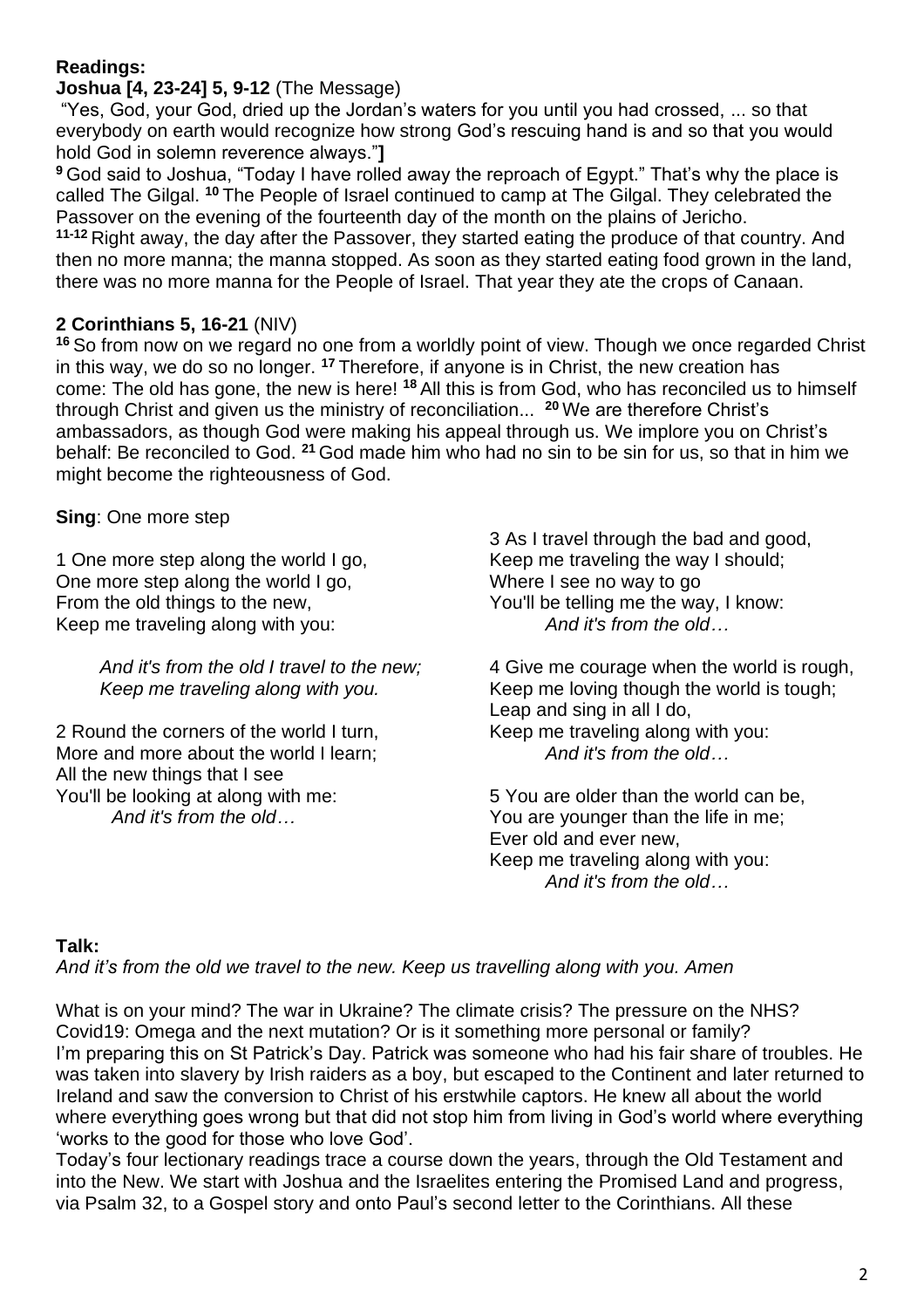passages of scripture tell us something about how we can make a fresh start and I find time and again in my own life, that I have to return to begin again.

Let's go back to Joshua. The Israelites have just crossed the Jordan and, after all this time wandering in the wilderness, they are back home. They renew their covenant, the Manna stops falling and, as it says, "That year they lived off the produce of the land". This is the Promised Land 'flowing with milk and honey'. It's all here in the verses surrounding our first reading. But did you notice that little reference that God rolled away their 'reproach'? God rolled away what had kept them imprisoned in a world where everything was always going wrong and always a burden; liberating them. Now, they are free to start again.

Gilgal, by the way, the name they give this place, sounds like the Hebrew for 'roll away' and that phrase, 'rolled away', puts me in mind of another rolling away: the rolling away of the stone sealing the tomb of Jesus on that first Easter morning. In other words, we could say Joshua's new beginning, the Israelites' homecoming, is like a resurrection; a wholly new life. Now let's look at the Gospel story. It is one you will be very familiar with. It is the story of the son's return. Of course, we all know it as the Parable of the Prodigal Son but let's shift the emphasis and concentrate on his return. No matter what he might have done before, it is the return that is the important thing. When we find ourselves living in a pigsty, we know we have to do something about it. He does. He decides to go back home.

Home is where the heart is, they say. Home represents the place we ought to be; the place we want to be; the right place for us. As well as new beginnings, today's readings are about homecoming. Today is Mothering Sunday and, although the parable tells us about a father waiting, watching and welcoming, in real life it is more often than not a mother who makes the home and waits for the children to return. It is a mother's love we seek when we return needing comfort, healing or reassurance and a new beginning.

Is this resurrection? I think you could say it is. The 'stone', whatever imprisons us, is rolled away when we return. Dead to our old life, a new life can begin. We are home, at last.

Last but not least, what does Paul say to the Corinthian church? In typical Pauline fashion he says: 'New Creation! Yippee! Free at last!' Be reconciled to God. Come back home! This is the message of scripture from beginning to end. God wants us back home where we belong, where things can be put right, in the 'Kingdom of God' where everything is good and wholesome and beautiful and of good report. "Think on these things", Paul says elsewhere. A new beginning. A resurrection. A homecoming. Return to God this Mothering Sunday, to the place you truly belong, and live life to the full; a life filled with love and peace and joy; a life of purpose and fulfilment, guided and directed by the Spirit of God. Come home! Think on these things. And give thanks.

### **Amen**

**Sing**: Give Thanks to the Holy One Give thanks with a grateful heart Give thanks to the Holy One Give thanks because He's given Jesus Christ, His Son

And now let the weak say, "I am strong" Let the poor say, "I am rich Because of what the Lord has done for us"

Give thanks with a grateful heart Give thanks to the Holy One Give thanks because He's given Jesus Christ, His Son